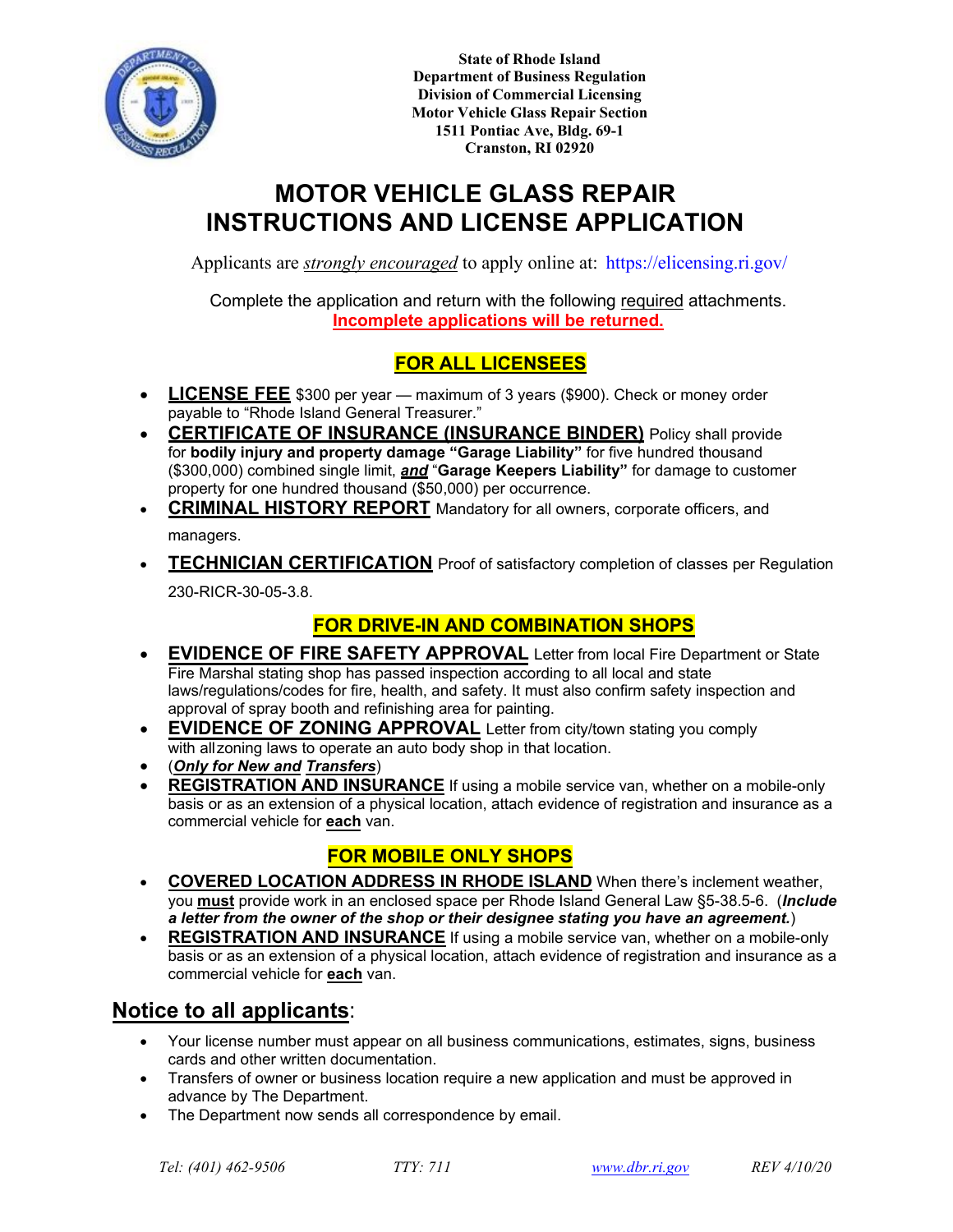

| Type of Shop:                                               |                                     |
|-------------------------------------------------------------|-------------------------------------|
| $\Box$ Drive-In Only $\Box$ Mobile                          | □ Combination (Mobile and Drive-In) |
| Name:                                                       | FEIN:                               |
| DBA (If applicable):                                        |                                     |
| Address:                                                    |                                     |
| City, State, Zip:                                           |                                     |
| Email:                                                      | Phone:                              |
| <b>DESIGNEE INFORMATION</b>                                 |                                     |
| (Person The Department can speak to regarding the business) |                                     |
| Name:                                                       |                                     |
| <b>Address:</b>                                             |                                     |
| City, State, Zip:                                           |                                     |
| Email:                                                      | Phone:                              |
| PERSON(S) WITH FINANCIAL INTEREST (IF APPLICABLE)           |                                     |
| Name:                                                       | DOB:                                |
| Title:                                                      |                                     |
| <b>Address:</b>                                             |                                     |
| City, State, Zip:                                           |                                     |
| Email:                                                      | Phone:                              |
| Name:                                                       | DOB:                                |
| <b>Title:</b>                                               |                                     |
| <b>Address:</b>                                             |                                     |
| City, State, Zip:                                           |                                     |
| Email:                                                      | <b>Phone:</b>                       |
| Name:                                                       | DOB:                                |
| Title:                                                      |                                     |
| <b>Address:</b>                                             |                                     |
| City, State, Zip:                                           |                                     |
| Email:                                                      | Phone:                              |
| Name:                                                       | DOB:                                |
| <b>Title:</b>                                               |                                     |
| <b>Address:</b>                                             |                                     |
| City, State, Zip:                                           |                                     |
| Email:                                                      | <b>Phone:</b>                       |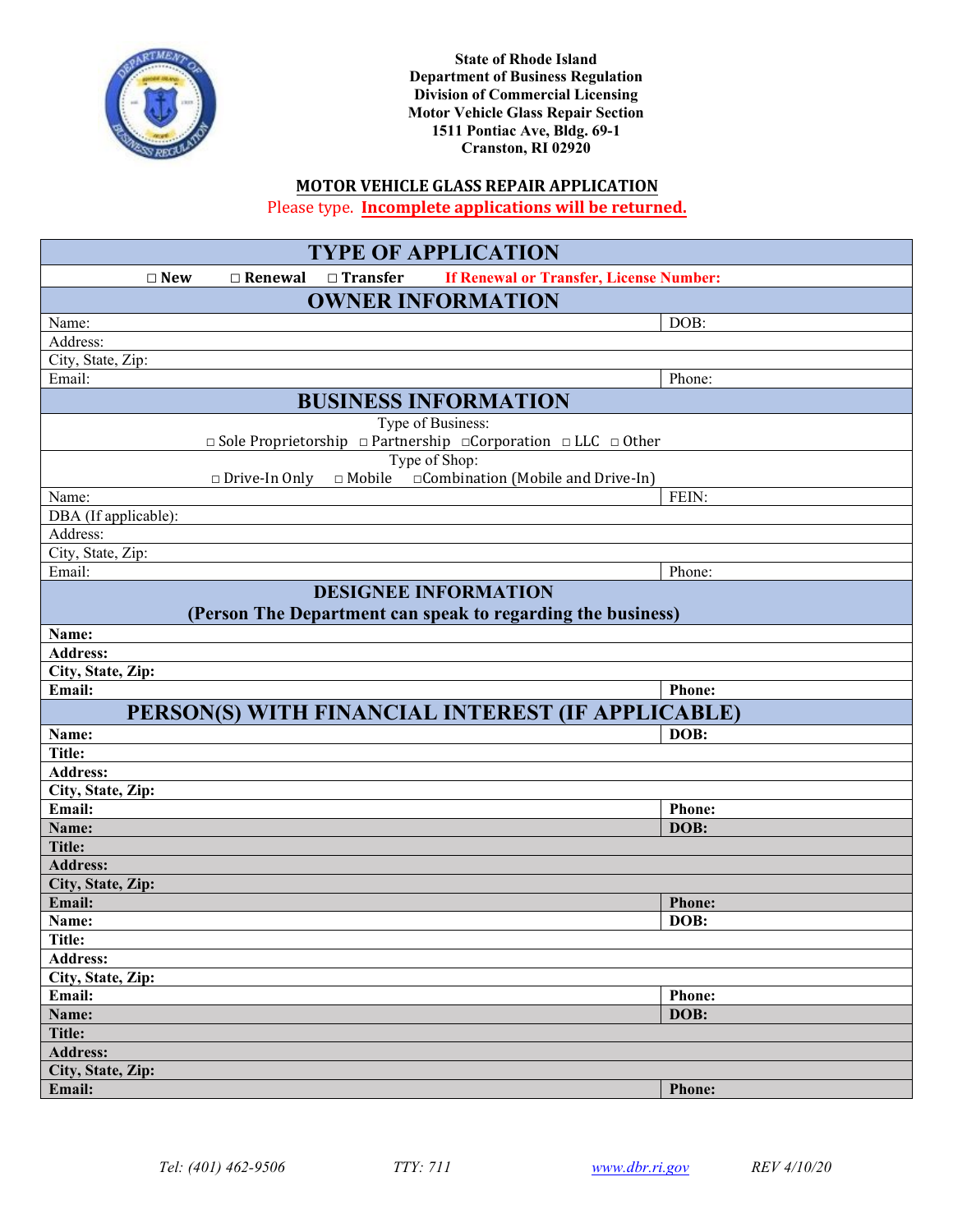

**State of Rhode Island Department of Business Regulation Division of Commercial Licensing Motor Vehicle Glass Repair Section 1511 Pontiac Ave, Bldg. 69-1 Cranston, RI 02920**

### **MOTOR VEHICLE GLASS REPAIR APPLICATION — CONTINUED**

Please type. **Incomplete applications will be returned.**

|                                                                                                                                                                                                              | <b>APPLICATION QUESTIONS</b> |                    |
|--------------------------------------------------------------------------------------------------------------------------------------------------------------------------------------------------------------|------------------------------|--------------------|
| Have you, an employee, manager, partner, member, officer, stockholder ever been involved in any                                                                                                              |                              |                    |
| business which had an application for license/permit denied, or had a business license/permit refused,<br>suspended or revoked or had any disciplinary action taken against a license in Rhode Island or any |                              |                    |
| other state?                                                                                                                                                                                                 |                              |                    |
| (If yes, please explain using a separate sheet.) $\Box$ Yes                                                                                                                                                  | $\square$ No                 |                    |
| Have you, or any person having a financial interest in this business ever been a party in any                                                                                                                |                              |                    |
| proceedings (civil, criminal or otherwise) involving fraud, deceit or misrepresentation or ever plead<br>nolo contendere to a misdemeanor or felony?                                                         |                              |                    |
| (If yes, please explain using a separate sheet.) $\Box$ Yes                                                                                                                                                  | $\square$ No                 |                    |
| If using a mobile service van, whether on a mobile-only basis or as an extension of a physical location,                                                                                                     |                              |                    |
| attach evidence of registration and insurance as a commercial vehicle for each van.                                                                                                                          |                              |                    |
| If yes, number of vans in service:                                                                                                                                                                           |                              |                    |
|                                                                                                                                                                                                              | <b>MOBILE ONLY SHOPS</b>     |                    |
| List permanent location address in Rhode Island where glass services will be conducted in inclement                                                                                                          |                              |                    |
| weather per R.I.G.L. §5-38.5-6 — Listed Shop must be authorized under R.I.G.L. §5-38 (Auto Body                                                                                                              |                              |                    |
| Repair), § 5-38.3 (Motor Vehicle Repair), §5-38.5 (MV Glass), OR §5-31 (Dealers)                                                                                                                             |                              |                    |
| <b>Name of Shop:</b>                                                                                                                                                                                         |                              |                    |
| <b>License Number:</b>                                                                                                                                                                                       |                              |                    |
| <b>Address:</b>                                                                                                                                                                                              |                              |                    |
| A letter must be attached from the owner or their designee stating you have an agreement.                                                                                                                    |                              |                    |
|                                                                                                                                                                                                              | <b>EMPLOYEE LIST</b>         |                    |
| Name:                                                                                                                                                                                                        | □Glass Repair Tech           | $\Box$ Employee    |
| Name:                                                                                                                                                                                                        | Glass Repair Tech            | $\square$ Employee |
| Name:                                                                                                                                                                                                        | □Glass Repair Tech           | $\square$ Employee |
| Name:                                                                                                                                                                                                        | □Glass Repair Tech           | $\square$ Employee |
| Name:                                                                                                                                                                                                        | □Glass Repair Tech           | $\square$ Employee |
| I certify, under the penalty of perjury, that all technicians are certified as required by Regulation 230-                                                                                                   |                              |                    |
| RICR-30-05-3.8.                                                                                                                                                                                              |                              |                    |
| $\Box$ Yes $\Box$ No<br>(proof must be attached)                                                                                                                                                             |                              |                    |
| I certify, under the penalty of perjury, that the Applicant possesses and maintains in working order the                                                                                                     |                              |                    |
| equipment necessary: To perform motor vehicle windshield glass stone chip repair; and To perform                                                                                                             |                              |                    |
| motor vehicle glass replacement services.                                                                                                                                                                    |                              |                    |
| $\Box$ Yes $\Box$ No                                                                                                                                                                                         |                              |                    |